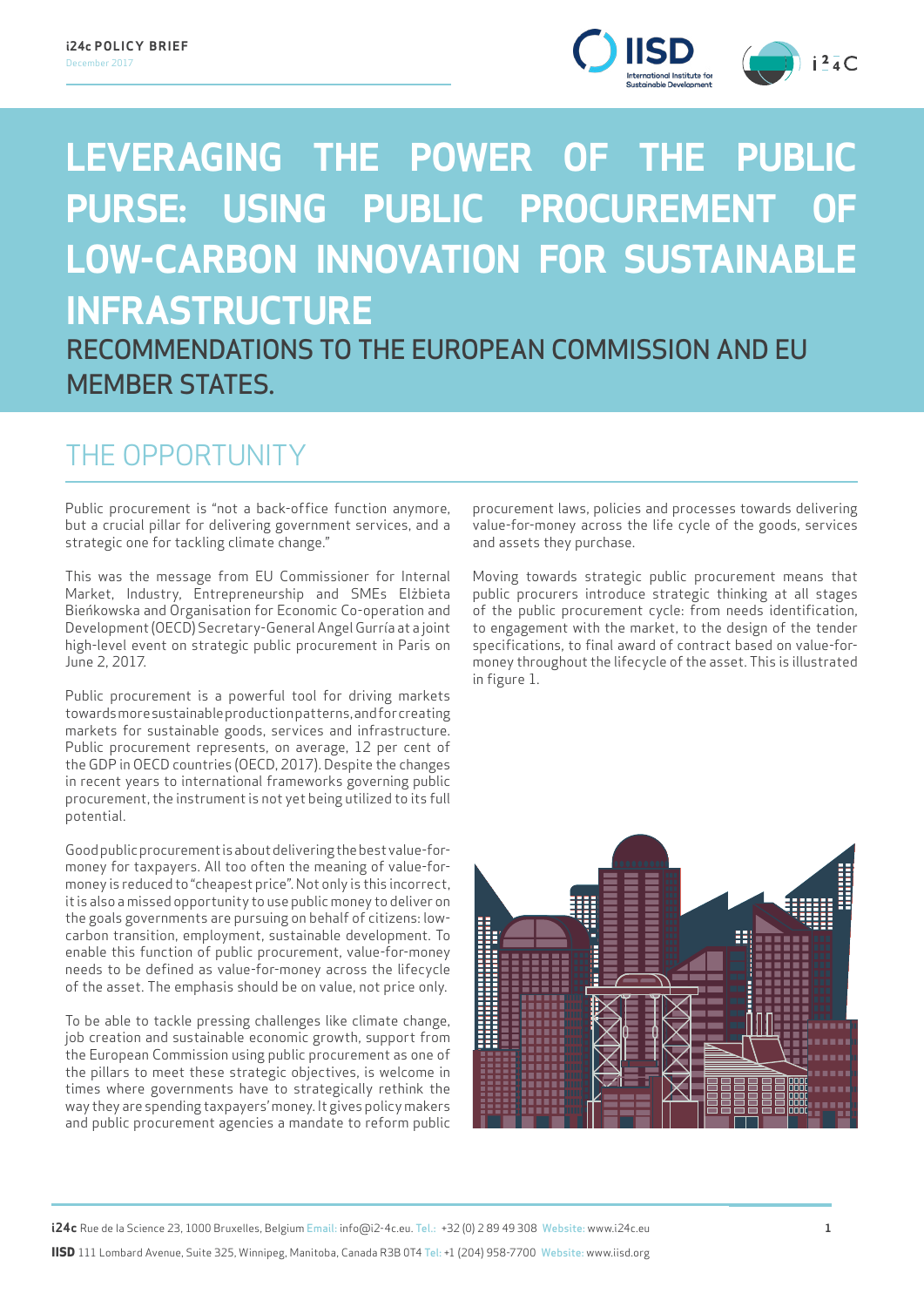### PROCUREMENT CYCLE





A strong legal and policy framework will allow and encourage this change. More and better information, best practices on how to value sustainability, and information on how to bring that value into the procurement cycle, will also help making public procurement a strategic tool. Only then will public procurement serve as a true enabler of the much needed innovation for a transition towards a low-carbon economy.

## THE CONSTRUCTION INDUSTRY

The construction industry is a key candidate for increasingly using strategic public procurement: infrastructure assets are the largest area of public spending and their carbon impact is significant during all the stages of the lifecycle. To date public procurement is not used to its full potential to generate sustainable value for society and incentivize the sector to invest in deep decarbonization.

#### Change and stronger support is needed at an EU level and at the level of EU member states to better leverage the full potential of public procurement to drive innovation and deep decarbonization of the infrastructure and construction industry.

Innovation within the construction value chain is crucial to facilitate deep decarbonization and to enable the deployment of low-carbon infrastructure. Reduction of carbon emissions can be achieved at different stages in the value chain of construction materials – this ranges from composition of construction materials with low-carbon impacts during raw material extraction and processing (such as low clinker cements or use of recycled materials); innovation in processing steps and manufacturing technologies (carbon capture and storage/ utilization; material processing at lower temperatures); utilising renewable energy during manufacturing; low-carbon impacts of materials during subsequent manufacturing steps or during construction stage, as well as carbon absorption capabilities of materials during the use phase of infrastructure projects. Moreover, the design stage of a project can trigger low-carbon innovation with respect to the scope of suitable materials, timeline of infrastructure construction with respective impacts on material handling, access to low-carbon transport modes, opportunities to encourage recyclability of materials and eased deconstruction of infrastructure for reuse of materials in future projects, are examples among others.

To seize that opportunity, procuring authorities and their staff should be empowered to use the intervention points along the procurement cycle as a means to better manage, reduce and share risks associated with the procurement of low-carbon infrastructure solutions.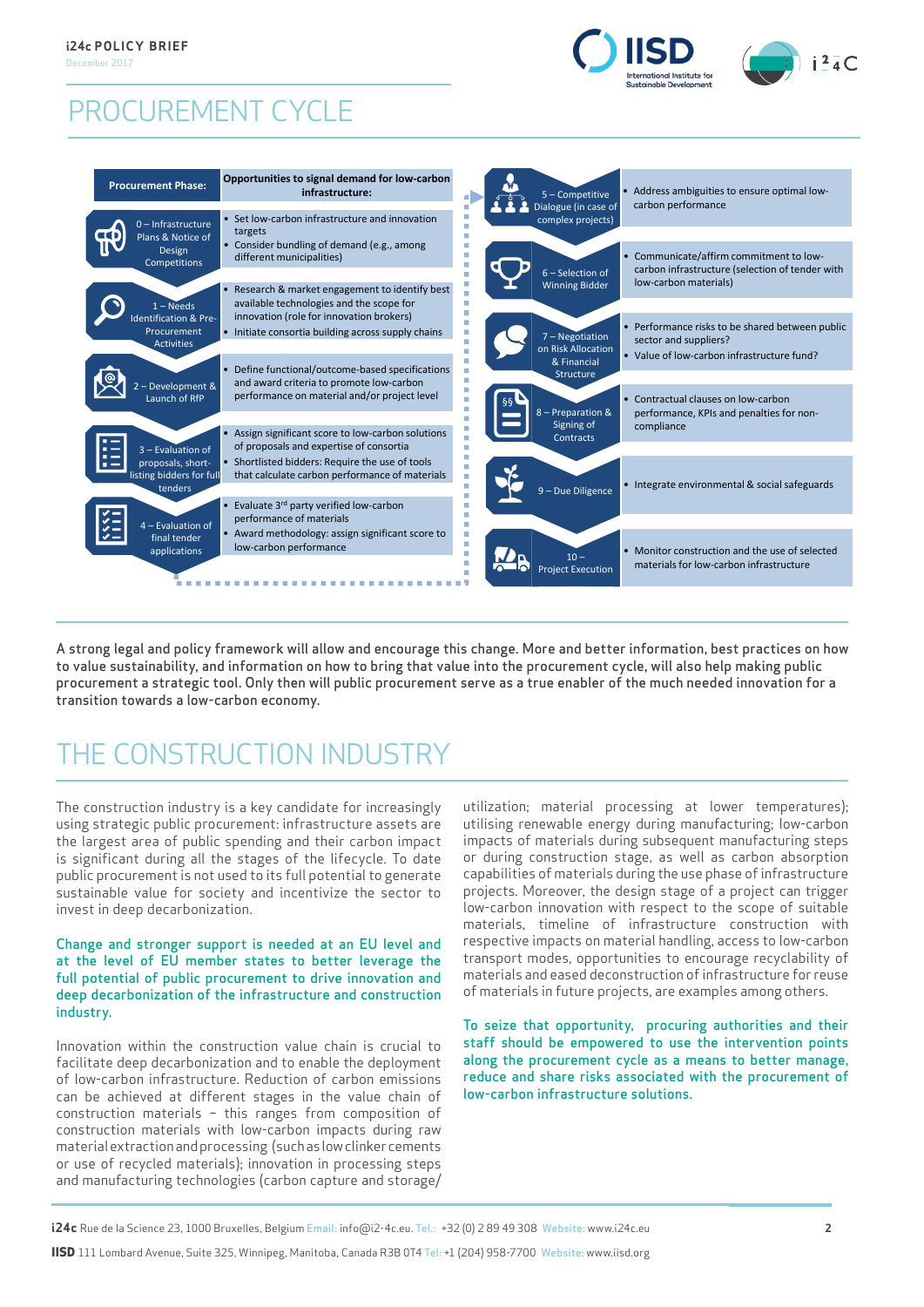

### EUROPEAN CONTEXT

#### **The EU's comprehensive legal policy framework enables and encourages the use of strategic and innovative procurement of low-carbon infrastructure.**

The 2014 revised EU public procurement directive emphasizes the strategic function of public procurement. It points to awarding contracts based on the most economically advantageous tender (MEAT) principle. MEAT means going beyond awarding based purely on lowest price, but takes into account other cost components or quality criteria (such as a product's carbon footprint). The directive outlines five different procurement procedures, each with flexibility to engage with the market at some point in the acquisition process so the authorities are better informed about the best available technologies (i.e., prior to and/ or during tendering). Finally, it promotes the use of functional specifications as a means to focus on desired outcomes instead of narrowly determining an already known technology or solution (e.g., FutureBuilt Standard for public buildings in Oslo Municipality. In this case, the carbon footprint resulting from transport, energy and materials used is required to be reduced by at least

50% compared to existing regulations and common practices). This is a very powerful lever for providing market space for innovation.

The competitive procedure with negotiation and the competitive dialogue are the procedures outlined in the public procurement directive that provide structure and certainty for the procurement of (market-ready) innovations. Beyond that, the innovation partnership procedure allows for procurement of research and development services (goods & services that are at early stages in the innovation pipeline) and the subsequent procurement of developed solutions within one procedure.

Finally, the European Commission launched a guidance package for public procurers in October 2017 that emphasizes the strategic role of public procurement and encourages member states, among others, to adopt a greater uptake of innovative, green and social criteria when awarding public contracts. 2 Also this framework boosts a move towards strategic public procurement.

### WHAT IS NEEDED TO IMPLEMENT STRATEGIC PUBLIC PROCUREMENT?

There are various conditions, planning measures and tools that could serve to increasingly foster procurement of low-carbon, innovative construction materials:

#### **1) Encourage and scale private sector investment into low-carbon building materials through:**

- 
- a. Sector-specific low-carbon targets;<br>b. Supply chain collaboration and Supply chain collaboration and
- Bundling of demand for low-carbon infrastructure.

Through setting priorities, maximum carbon footprints or low-carbon targets in public tenders signal prospective public demand for low-carbon solutions to the market. Policy documents, such as city development plans for different sectors (e.g., Development Plan of Dublin City Council; FutureBuilt initiative for municipal buildings in Norway), can define low-carbon development targets as well as recommend the use of low-carbon construction materials for future public construction investments.

To better build trust between the procurer and the supplier, multi-stakeholder initiatives such as the Green Deals for construction in the Netherlands, that involve multiple actors along the construction supply chain, can facilitate this. The initiative is based on continuous dialogue between public and private sector stakeholders in the chain. When this dialogue reiterates the continued focus and priority on low-carbon performance of construction projects, it generates private sector commitment to increasingly invest in low-carbon solutions.

Central purchasing or coordinated tendering among municipalities/cities for homogenous infrastructure projects creates the necessary scale for suppliers to seriously consider low-carbon solutions. This is also referred to as the "bundling of demand" to provide more certainty to the market that there is a legitimate opportunity for scaling the use of their innovative low-carbon solutions. It also helps to discover new collaborative business models as a means to standardise and achieve economies of scale for low-carbon solutions, as the Anglian Water @One Alliance case in the UK demonstrates.

#### **2) Engage with the market early on to identify low-carbon innovation and stimulate collaboration throughout the construction supply chain**

Procurers do not necessarily have all the available information to identify the best available technologies in the low-carbon construction field. This is why early engagement with the market is so crucial: to demand information on where the industry stands with its latest low-carbon innovations and to provide information on the needs that procurers are seeking to satisfy, is key. The needs identification stage, market research and market engagement (such as tender-specific or regular market fairs and meetings) executed by city staff (or in cooperation with consultants i.e. innovation brokers), are important pre-tender activities for procuring authorities to identify the current state-of-play on construction materials that can address their low-carbon priorities. Such activities are decisive for defining (technical) tender specification and setting realistic but ambitious priorities for infrastructure projects.

2. http://europa.eu/rapid/press-release\_IP-17-3543\_en.htm

**i24c** Rue de la Science 23, 1000 Bruxelles, Belgium Email: info@i2-4c.eu. Tel.: +32 (0) 2 89 49 308 Website: www.i24c.eu **3**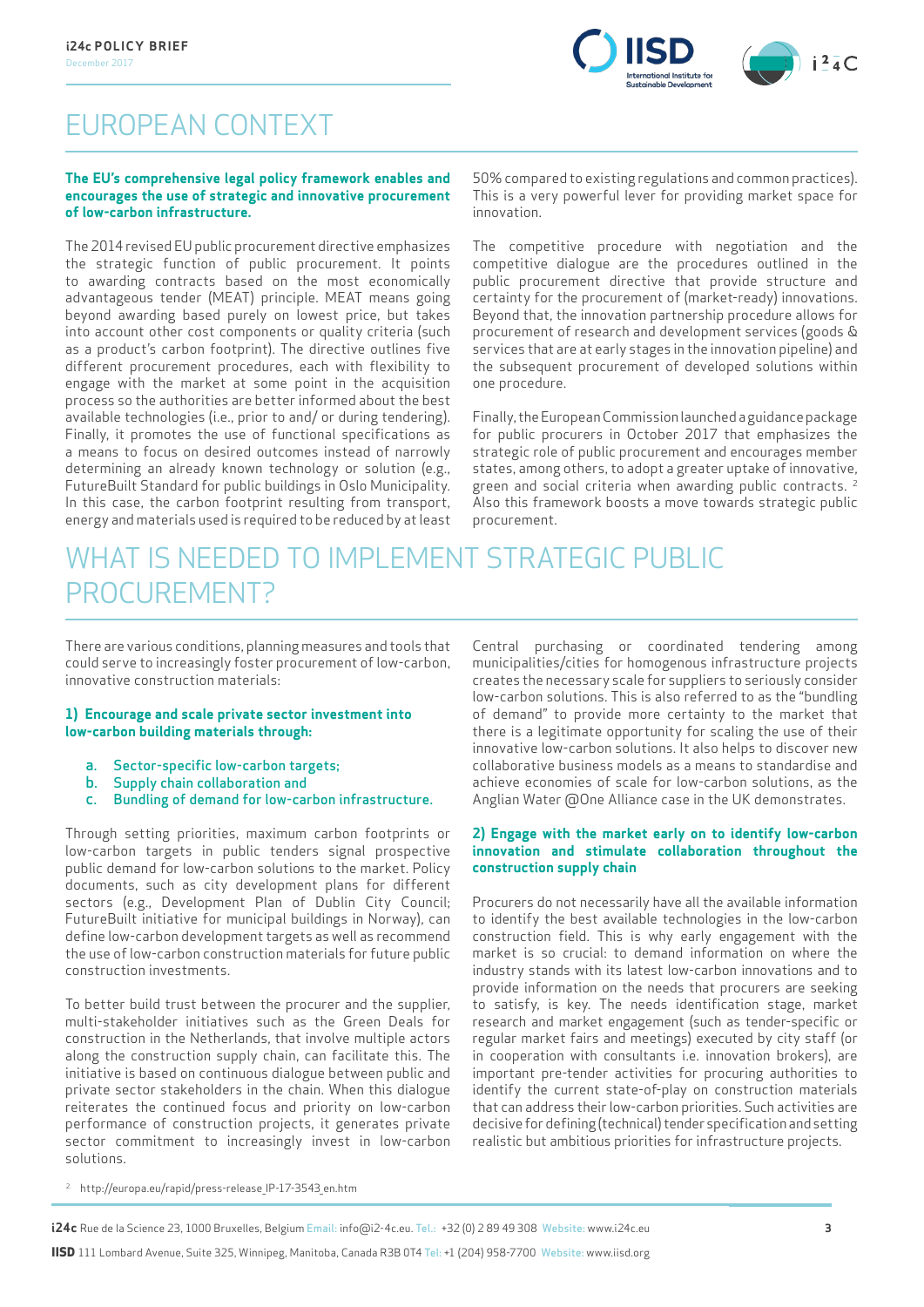

As governments contract with contractors or consortia – public agencies do not purchase construction materials directly, hence material suppliers usually do not participate themselves as bidders during the tendering phase. This is why market consultations, including with material suppliers that can offer materials with lower carbon footprints are so important to take place in the pre-procurement stage. As done in the case of the City of Eindhoven, pre-tender activities such as fairs and competitions can be used to not only identify market-ready innovations, but also to facilitate consortia building as a means to generate low-carbon innovation capacities along construction supply chains and enable the integration of innovative SMEs that could otherwise not bid for large infrastructure projects. Timely publishing of a Prior Information Notice is important to inform the market about low-carbon priorities for planned infrastructure projects. This allows for sufficient lead time to invest in innovation and stimulate supply chain collaboration for the development of effective solutions.

#### **3) Use tender specifications that ask for specific low-carbon materials (technical specifications) or use performancebased specifications that refer to the carbon performance of undefined building material, or infrastructure asset.**

When procuring authorities have sufficient knowledge and are aware of various low-carbon building materials on the market, they may opt for technically specifying particular types of materials, based on accepted standards. These specifications can promote emission and sustainability related aspects that proposed materials need to comply with. For example, technical specifications for cement materials can be formulated as follows:

"Only the following two cement types are allowed for respective infrastructure projects because they guarantee (a) sustainability (70% less CO<sub>2</sub> emissions than Portland cement) and are (b) resistant to Alkali-Silicia Reaction:

- a. CEM III with a percentage of slag higher than 50%; or
- b. Portland-fly-ash cement CEM II with a percentage of fly-ash higher than 25%."

*(Source: Rijkswaterstaat, Richtlijnen Ontwerpen Kunstwerken, April 2015)*

Alternatively, if procuring authorities have certain expertise and experience in terms of environmental superiority of construction materials for certain infrastructure applications, but want to incentivize best possible performance, technical advancement and innovative solutions, outcome-based and functional specifications on a pre-defined material level can be defined. The following example from Noord Brabant illustrates the use of performance indicators as tender evaluation criteria to assess offered solutions for a concrete bicycle lane:

- a. Re-use of secondary products (concrete granulate and secondary sand) in concrete material in %;
- b. Calculated CO<sub>2</sub> footprint of concrete production (per  $m^3$ ) this includes emissions from stage of extraction and production of all materials, storage and transport to production site until the concrete mix is ready for transportation.

The performance of materials suggested by bidders on criteria a) and b) is integrated into the award methodology: A table, included in the tender, explains how much monetary value can be deducted (virtually) from the bidding price depending on the percentage of secondary materials used in the concrete mix, and based on the achieved level of CO<sub>2</sub> emissions.

*(Source: Provincie Noord Brabant, 2017)*

Thirdly, if procurers lack technical knowledge about available low-carbon construction materials or are unsure how to achieve low-carbon performance of infrastructure projects, they may choose to use performance-based and functional specifications that leave room for suppliers to present solutions meeting the criteria. The national FutureBuilt standard in Norway includes such functional specifications for public buildings as a precondition to qualify as a project. These specifications are used in public tenders:

"Reduction of greenhouse gas emissions from transport, energy and materials. The carbon footprint must be reduced by at least 50% compared to existing regulations and common practices. This is measured by a climate gas accounting tool for buildings."

*(Source: FutureBuilt, 2016)* 

#### **4) Use holistic award methodologies and tools that make low-carbon performance a competitive element of the bidding process**

Procuring authorities increasingly develop and make use of methodologies and assessment tools (e.g., the Dutch environmental cost indicator tool, DuboCalc; the Norwegian carbon calculation tool Klimagassregnskap) to integrate carbon and other environmental performance indicators into the tender evaluation phase. Such tools can be applied for construction materials and/or at project level assessment. Using such tools increases transparency on low-carbon performance, decreases risks concerning the carbon impact of procured infrastructure solutions and incentivizes suppliers to compete on other dimensions than price.

#### **5) Use innovation brokers to increase capacities among public and private sector actors to engage in procurement of innovation and the deployment of low-carbon infrastructure solutions**

For the realization of public procurement of innovation, a third party is often involved assisting in setting up the procurement process, creating awareness and capacities of suppliers (including SMEs) to engage with public sector clients, moderating dialogues with procuring authorities internally as well as with the market, facilitating the writing of tender documents, and/or evaluating bids. This role can be taken up by specialised innovation brokers, be it in the form of independent organizations/ consultants (as in the case of Oslo Municipality) or agencies that sit within a local, regional or national government institution and are specialized in different approaches to public procurement of innovation (e.g., local level: experts in the City of Amsterdam for the Startup in Residence Programme; regional level: a publicly funded organization named Zenit dedicated to support public procurement of innovation in the state of North-Rhine Westphalia in Germany while increasingly offering nation-wide services; national level: PIANOo as a specialised agency under the Ministry of Economic Affairs in the Netherlands).

**i24c** Rue de la Science 23, 1000 Bruxelles, Belgium Email: info@i2-4c.eu. Tel.: +32 (0) 2 89 49 308 Website: www.i24c.eu **4**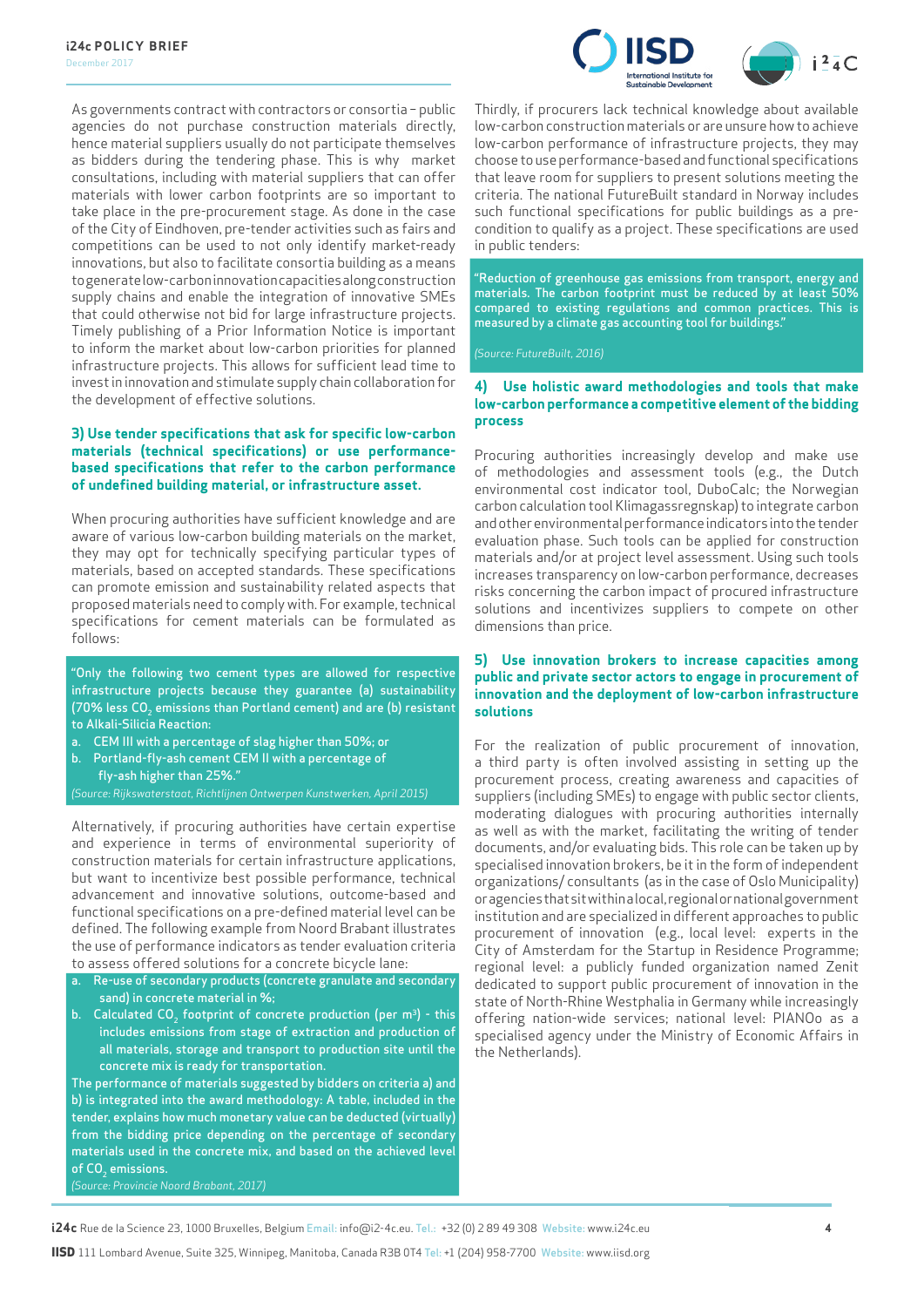

#### **BEST PRACTICE EXAMPLES OF STRATEGIC PUBLIC PROCUREMENT**

- Sector-specific planning and policy documents for **guiding public procurement** objectives for low-carbon cement in Ireland
- Multi-stakeholder initiatives for **defining and driving implementation** of sector specific sustainability targets in the Netherlands (Green Deals)
- Public sector engagement and **support for start-ups that address public sector needs** (such as low-carbon development) in the City of Amsterdam
- A new collaborative business model of a water utility company in East England, the Anglian Water @One Alliance, with ambitious low-carbon objectives and low-carbon product standardization strategies for construction materials
- Utilization of **pre-procurement market engagement**  and a tender award methodology that facilitate supplier consortia building in the City of Eindhoven for accelerating low-carbon objectives and implementation-capacities along construction sector supply chains
- Definition and use of **technical specifications for determining the procurement** of low-carbon construction

### HOW TO ACHIEVE IT ?

materials for infrastructure projects in the Netherlands, for public buildings in the Irish health care sector, and for the London Olympic Games;

- Definition and use of **functional specifications for facilitating the procurement** of innovative low-carbon concrete for a bicycle lane in Noord Brabant (Netherlands), and for the procurement of low-carbon materials for a public school building in Oslo Municipality (Norway);
- Utilization of **sustainability certification schemes** for the procurement of buildings with strong sustainability performance (including low-carbon construction materials) during the London Olympic Games (BREEAM and CEEQUAL) and in Oslo Municipality (FutureBuilt Standard, Norway);
- A **tender award mechanism** called DuboCalc, developed and applied by the Ministry for Infrastructure and the Environment in the Netherlands, for incentivizing bidders to identify and use low-carbon construction materials;
- The use of **innovation brokers** to support procuring authorities in their innovation procurement ambitions while establishing better interaction between the public and private sector to accelerate the dissemination of lowcarbon innovation.

**To use the public procurement process to its full potential for boosting innovation and introducing low-carbon performance throughout the public procurement cycle, a number of actions can be implemented at both the European and national/regional level.** 

### RECOMMENDATIONS FOR THE EUROPEAN COMMISSION

The implementation of the new industry strategy for Europe, launched in September 2017, will be a key process for the European Commission to support member states and cities in their procurement of infrastructure to ensure the sector's future competiveness. Relevant European Commission Directorate-Generals, such as DG GROW, DG Environment and DG Connect, could foster the implementation of the following recommendations as means to encourage, support and reduce the risks of procuring authorities in EU member states when procuring low-carbon infrastructure solutions:

#### **I. Promote best practices**

Engaging and negotiating with market parties is key when determining low-carbon priorities for infrastructure projects and for encouraging potential contractors to identify and integrate respective solutions in their offers. Any engagement is always subject to the principles of transparency and fair competition. This is essential for strategic, sustainable public procurement. To facilitate market engagement and negotiation effectively, public procurers need EU level support in becoming negotiators and decision makers to secure value-for-money of low-carbon infrastructure solutions. In short: the need for support for capacity building and professionalization of the procurement profession. We recommend promoting best practices and lessons learnt from awarded tenders and executed projects (originating in member states) that focus on lowcarbon infrastructure procurement and low-carbon innovation. This can be done at various forums available for capacity building: international forums, conferences, workshops, online platforms, news alerts as well as case studies and reports.

#### **II. Provide dedicated funding schemes**

The European Commission can play an important role as convener of these forums and encourage knowledge-sharing.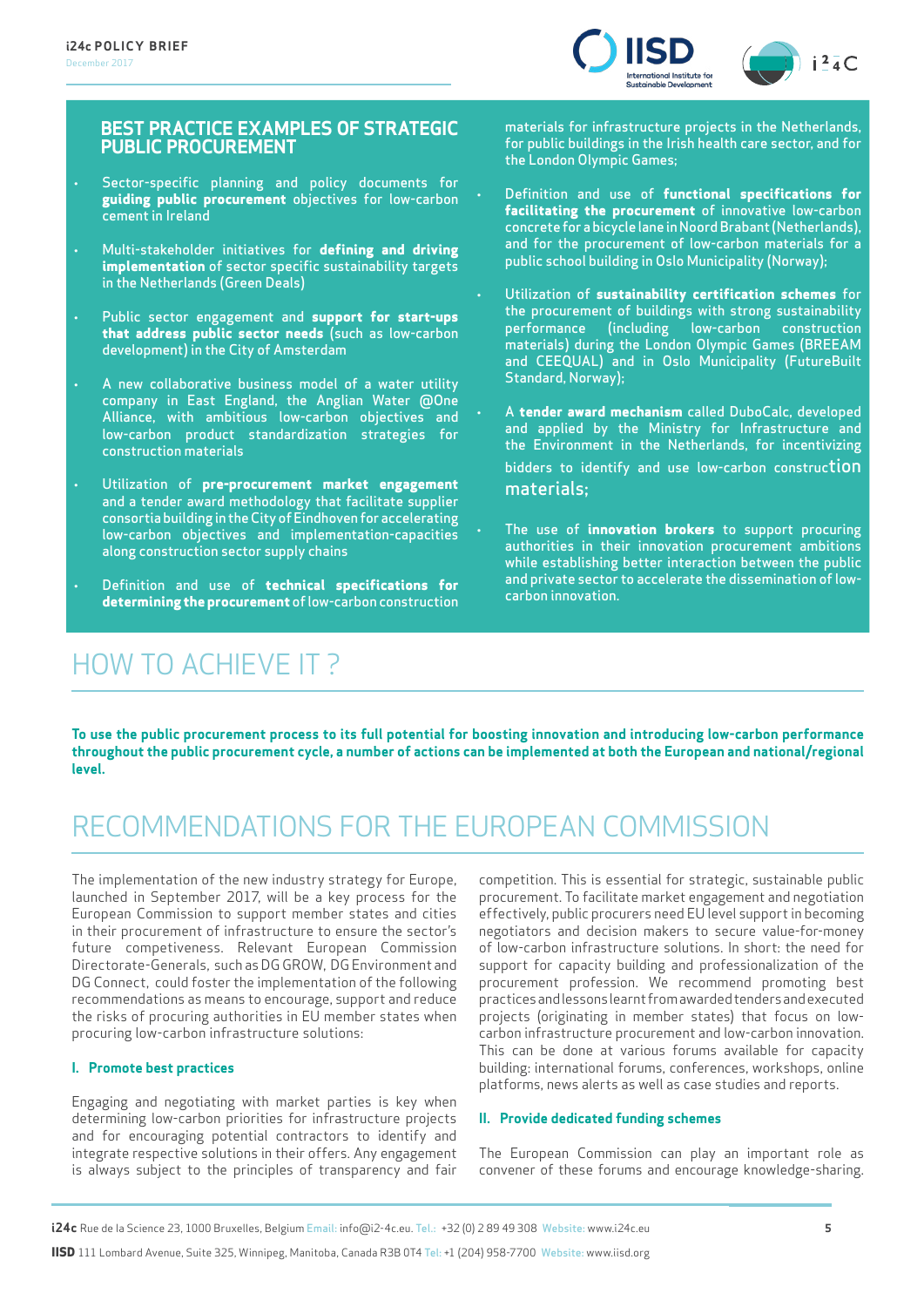

The EU Horizon 2020 programme is an instrumental funding scheme to promote the potential for public procurement on enhancing innovation. Moreover, we recommend the provision of EU funding to national and local procuring authorities for innovation procurement as it is an effective approach for risksharing between different governance levels and can encourage procuring authorities to engage with new approaches on innovation procurement, including low-carbon innovation. These recommendations are in line with the 2017 EU Procurement Package that supports the professionalization (business skills, technical knowledge and procedural understanding) of public buyers in member states and advancing public procurement of innovation through facilitating exchange of good practices and innovative approaches.

#### **III. Support the development and dissemination of tools that operationalize value-for-money and low-carbon performance across the lifecycle of assets**

The perception that demand for low-carbon (and other environmental) requirements entails comparatively higher expenses for infrastructure projects is caused by a continued focus on upfront cost of the project (design and build), little transparency about negative and positive externalities resulting in aggravated risk management, as well as limited knowledge about the applicability of lifecycle costing instruments for infrastructure projects. To operationalize the public sector responsibility of ensuring value-for-money across an asset´s lifecycle, we strongly recommend the development of suitable lifecycle costing instruments for infrastructure projects, modelling tools to quantify (long-term) external costs and benefits of low-carbon solutions and methodologies to make environmental product declarations comparable. We recommend the building of regional and national LCA databases, and data sharing at the EU level, supported by the European Commission as this will have the most wide-spread impact across EU member states and allows knowledge sharing across iurisdictions

#### **IV. Facilitate priority setting and decision-making on low-carbon solutions**

Overcoming the institutionalized tradition to interpret valuefor-money as lowest price necessitates concerted efforts. Public procurers need relevant and timely assurance for implementing MEAT (such as including low-carbon performance into tender award criteria), so that public budget holders and auditors do not question (the basis of) their award decisions. Auditors also need to understand the beneficial implications of these procurement priorities and the value of an increased degree of risk-taking in procurement. Auditors´ primary task must be to check procedural compliance rather than investigating whether tenders were awarded to the lowest bid price. We recommend that the European Commission engages in and promotes the training of auditors in member states, in parallel to public procurement officials.

#### **V. Provide technical assistance for low-carbon tenders**

Low-carbon priorities can be operationalised in public tenders through defining performance-based requirements (e.g.,  $CO<sub>2</sub>$ lifecycle footprint; degree of material reuse etc.), technical specifications that ask for low-carbon materials and through employing assessment and award methodologies that are based on full life-cycle assessments, and take into account carbon performance. We recommend knowledge sharing and assistance to national and local procuring authorities in preparing, writing and evaluating public tenders for low-carbon infrastructure projects. Offering such professionalized services is meant to be of temporary nature until sufficient capacities are established internally and/or until collaboration/joint procurement among local authorities is mainstreamed or innovation brokers are established as a measure to overcome time and capacity constraints of procuring authorities.

#### **VI. Promote the proliferation of innovation brokers**

The Executive Agency for Small and Medium-sized Enterprises (EASME) of the European Commission launched a call for proposals to promote the concept of using and establishing an innovation procurement broker. This is a welcome development. An innovation broker can also support and facilitate the procurement of low-carbon innovation for infrastructure projects. We recommend the EC to launch more similar calls and likewise help to determine, mainstream and institutionalize innovation brokers in EU member states, especially in regions where (small) procuring authorities have limited internal capacities. Innovation brokers can be established in different organizational structures: dedicated department or employees within municipalities (e.g., dedicated staff for City of Amsterdam´s Startup in Residence Programme), in national or regional level support agencies (PIANOo in the Netherlands, Zenit in the state North-Rhine Westphalia in Germany), research institutes with specific expertise or as private consultancies. EU bodies and appointed research projects could support identifying the national level status-quo of available innovation brokers in each member states as well as proposing contextspecific solutions for mainstreaming such innovation support infrastructure.

#### **VII.Facilitate policy coherence**

A low-carbon economy is an important ambition of the EU. Likewise, the EU has placed strategic public procurement as one of the core pillars for delivering their industrial innovation and sustainable development goals. This suggests the need to stronger promote low-carbon objectives and low-carbon innovation through public procurement. In this regard, we recommend the EU to demonstrate a leadership role throughout their activities (directives, communications, funding schemes, call for proposals, conference etc.) for shifting public procurement from an administrative function to a more strategic function within public authorities in EU member states. This will help to strengthen the confidence of procurement officers in member states in prioritizing low-carbon performance of procured solutions.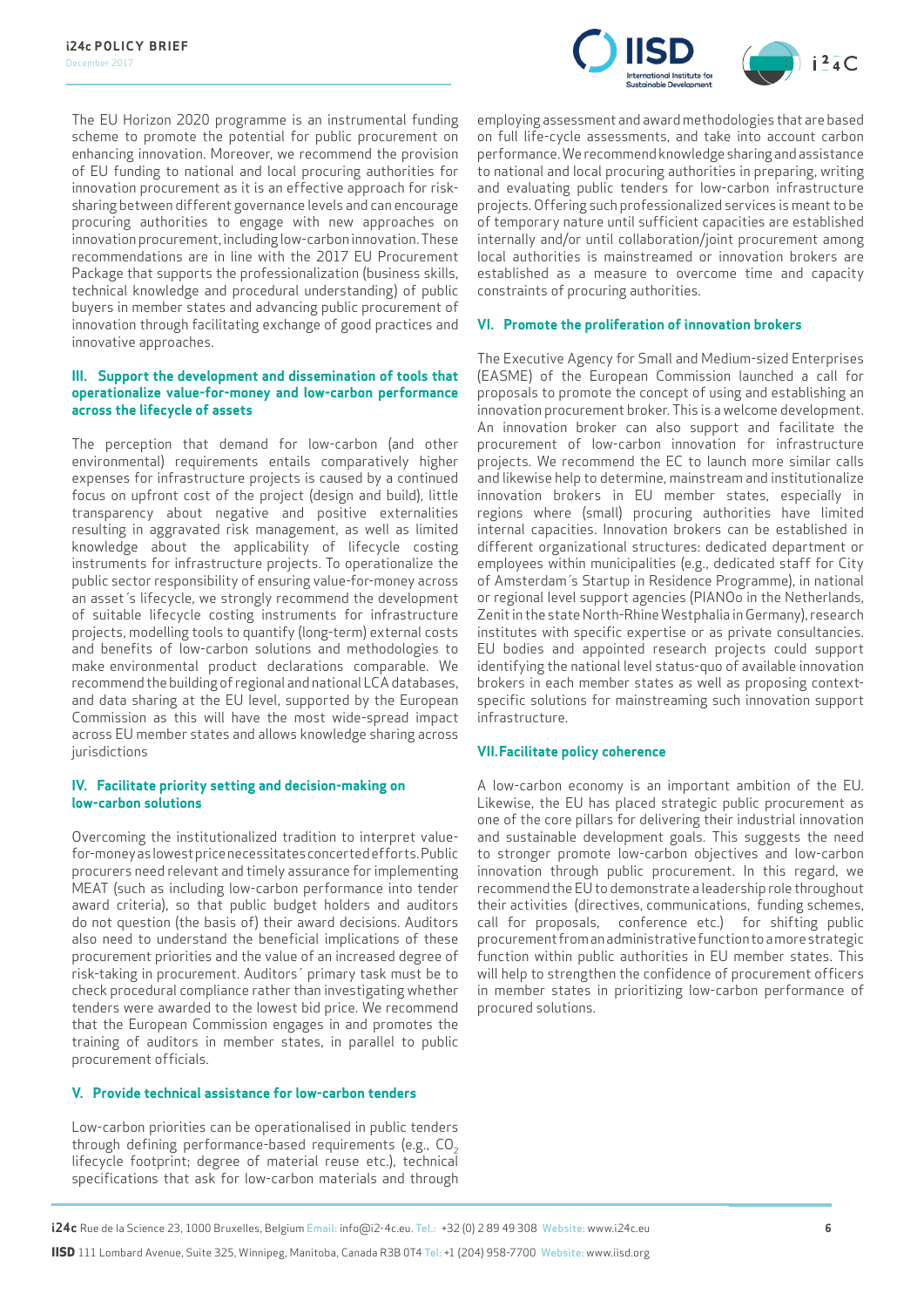

### RECOMMENDATIONS FOR NATIONAL AND REGIONAL PROCURING AUTHORITIES IN EU MEMBER STATES

Procuring authorities are challenged to use procurement as a strategic instrument in better prioritizing low-carbon objectives, which presupposes empowerment, a change in their mind-set and adjustment of procurement practices. To this end we recommend the following:

#### **I. Make optimal use of capacity building and EU funding opportunities**

Above encouraged support measures provided by the EU as well as nationally and regionally established service providers (e.g., innovation brokers) naturally have to be utilized by procuring authorities in order to make an impact. Therefore, we recommend to procuring authorities to better inform themselves about support opportunities and that higher hierarchy levels in authorities encourage (and provide budget for) the interest of procurement and/or legal staff to take part in capacity building workshops and in identifying, familiarizing with and utilizing value-adding resources.

#### **II. Centralize/bundle demand to create scale and incentives for low-carbon investment**

We recommend procuring authorities to pursue exchange with other authorities prior to designing and launching a tender. Collaboration among public bodies and among municipalities allows to standardize procedures for similar infrastructure projects and scale demand for low-carbon solutions. This increases the volume and value of public tenders, provides more certainty/predictability and economies of scale for market actors. At the same time, it can reduce transaction costs for procuring authorities prior to and during tendering.

#### **III. Facilitate cooperative business models**

When public tenders are large enough in volume and/or provide long-term contractual arrangements, this can also incentivize cooperation and consortia building throughout the value chain. This can in turn lead to cooperative business models (facilitated through legal entities and/or contractual arrangements concerning responsibilities and profit sharing) that unite the expertise of different value chain actors to share risks among them, making it more appealing to integrate innovative solutions and also invest in determining standardized solutions where appropriate. Research findings show that not all details can be covered by contractual clauses, but trust and a collaborative mind-sets are crucial elements for these business models (e.g. @ One Alliance as an example that integrates different value chain actors and disciplines, and therefore seeks to standardize and streamline new solutions that ensure efficiency while improving public services). To foster the emergence of such elements, we recommend that procuring authorities introduce and facilitate consortia building during pre-procurement dialogues and reward the integration of various value chain actors. Moreover, to allow sufficient lead time for value chain actors to advance

low-carbon solutions, we recommend publishing respective infrastructure plans on national or even EU-wide information platforms significantly prior to a requests for proposals (RfP).

#### **IV. Encourage dialogue throughout the procurement cycle**

To plan tenders efficiently and quickly, and to determine suitable low-carbon materials for complex and innovation-oriented infrastructure projects, transparent market engagement and dialogue are decisive. We recommend procuring authorities to engage with the market continuously for having access to market intelligence, to use third-party facilitated projectspecific market consultations prior to tendering, and to make use of dialogue enabling procurement procedures, i.e. the competitive procedure with negotiation or the competitive dialogue. These third parties can take the role of an innovation broker.

#### **V. Encourage performance-based procurement**

We also recommend the use of functional or performance-based specifications with a low-carbon focus where feasible. This enables procuring authorities to promote design thinking for low-carbon objectives (among others) while not having to have expertise about available solutions for complex infrastructure projects. At the same time, performance-based specifications will allow market actors that were not involved in early planning stages to apply their expertise in suggesting technical solutions and innovations. Finally, the performance focus facilitates the identification of best available technologies in the market. A pre-condition for all these efforts is the professionalization of the procurement profession, as recommended above.

#### **VI. Apply publicly available tools for carbon and environmental footprint calculations**

It is important to mainstream the application of tools that calculate the carbon or environmental footprint of materials proposed for infrastructure designs and/or apply lifecycle assessments on a project level. We recommend procuring authorities to utilize such available tools by requiring bidders to use them, and if necessary, by providing information sources and supplier trainings. Through a wide-spread and continuous application, there will be an increasing number of performed product environmental (and carbon) footprints, which will gradually improve the underlying databases of such tools. This increases the credibility and encourages the use of such tools as they become more informative for all parties. For example, in the Netherlands, after introducing DuboCalc (calculation of the environmental cost indicator of proposed construction materials) almost ten years ago, the market is now confident to use it for designing ambitious low-carbon projects. Contractors of infrastructure projects are incentivized to start innovating and collaborating with their supply chains, and use the available databases to identify low-carbon material alternatives.